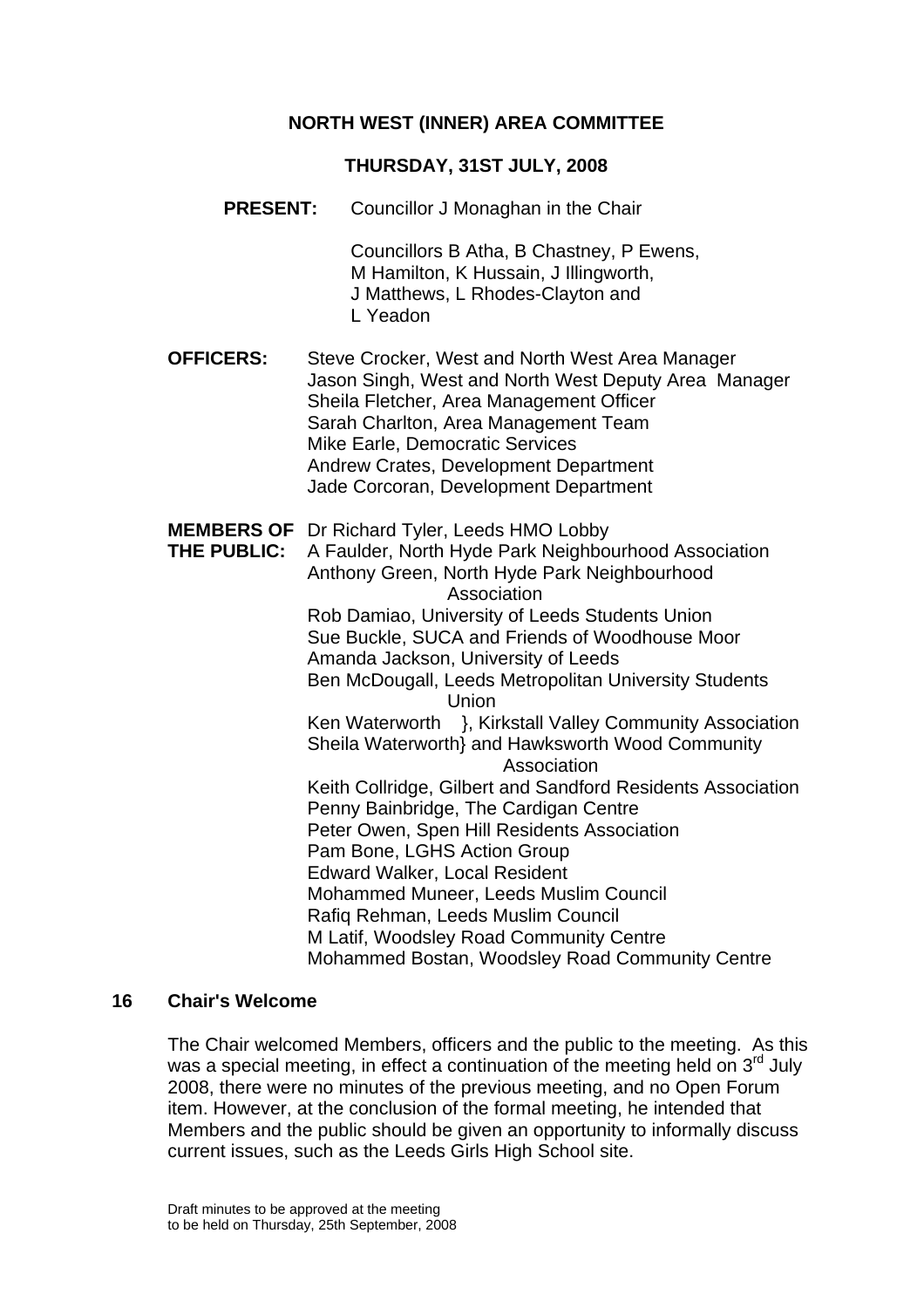### **17 Exempt Information - Possible Exclusion of the Press and Public**

The Chair made reference to Appendix 1 to Agenda Item 8, the report of the Director of Environment and Neighbourhoods regarding the proposed disposal of the freehold of the Woodsley Road Community Centre to the Centre's Management Committee. Appendix 1 contained exempt information relating to details of the proposed financial transaction. It was hoped that the item could be discussed in public, without the need to refer to the exempt information, but the Committee needed to pass a formal resolution to exclude the press and public in order to protect the integrity of the exempt information.

**RESOLVED –** That the press and public be excluded from the meeting during the consideration of the following parts of the agenda designated as containing exempt information, on the grounds that it is likely, in view of the nature of the business to be transacted or the nature of the proceedings, that if members of the press and public were present, there would be disclosure to them of exempt information as follows:-

Agenda Item 8 (Minute No 22 refers) – Freehold Disposal – Woodsley Road Multi-Cultural Community Centre – Paragraph 10.4(3) – Information relating to the financial or business affairs of any particular person (including the authority holding that information)

### **18 Declarations of Interest**

Councillor K Hussain declared a personal and prejudicial interest in respect of Agenda Item 8 (Min No 22 refers), Freehold Disposal of Woodlsey Road Multi-Cultural Community Centre, in his capacity as a Council-appointed member of the Community Centre Management Committee, and indicated that he would be leaving the meeting when that item was discussed and voted upon.

# **19 Apologies for Absence**

Apologies for absence from the meeting were submitted on behalf of Councillors Bentley and Chapman.

### **20 Area Delivery Plan 2008/11**

The Director of Environment and Neighbourhoods submitted a report regarding the Committee's draft Area Delivery Plan (ADP) 2008-2011. Steve Crocker, West and North West Area Manager, introduced the item and responded to questions and comments from Members and the public on the document.

This was the first year of the new enhanced and extended powers and responsibilities of Area Committees, in particular in respect of assuming the co-ordination and monitoring role previously performed by the District Partnerships. The Area Manager stressed the need for the ADP to reflect local priorities linked to the City's Leeds Strategic Plan 2008-2011 and the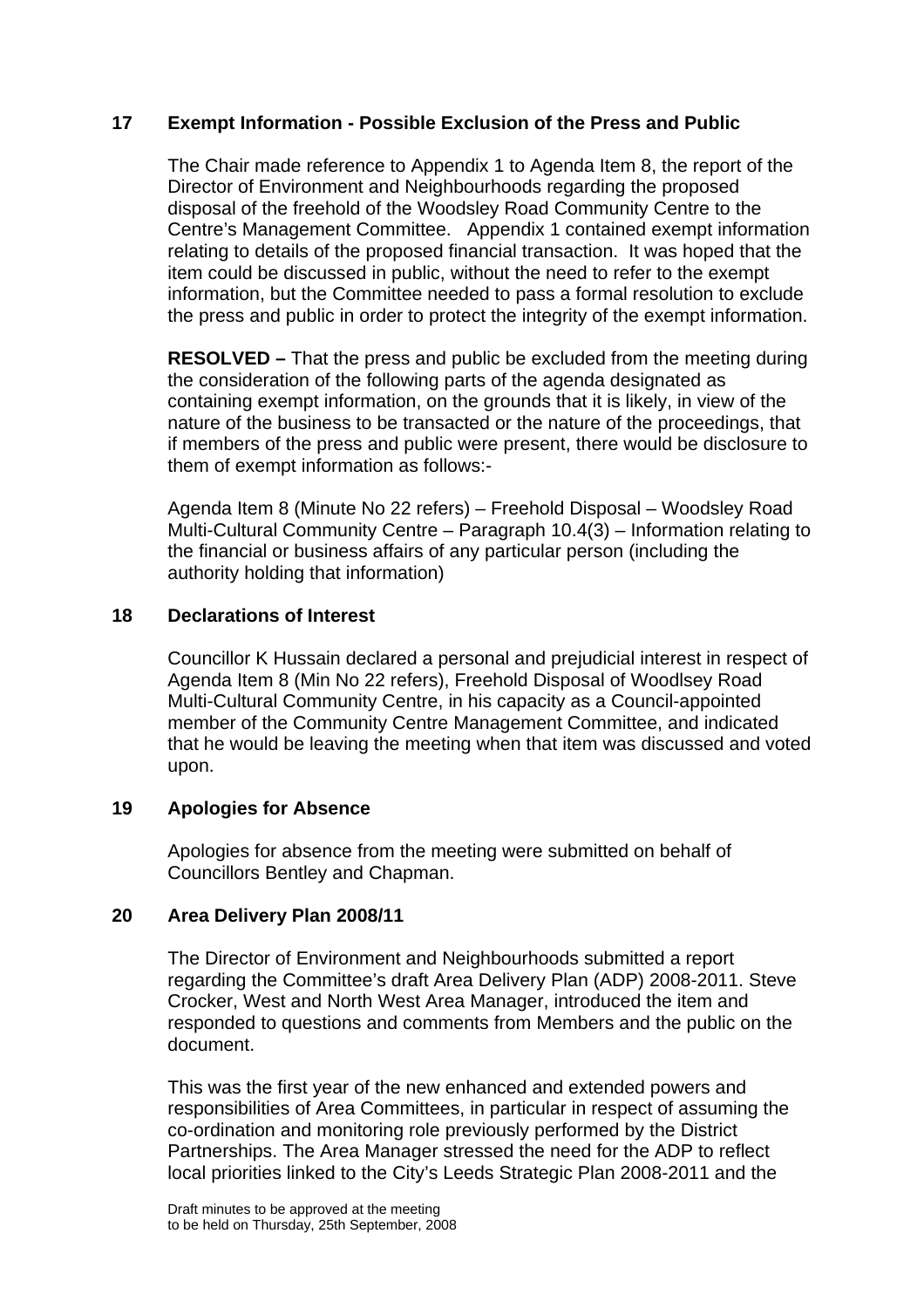City Council Business Plan 2008-2011. The Area Committee role was now to work with strategic partners at local level to identify those priorities, channel resources to meet those needs and to monitor performance against expectations. This was very much a 'work in progress' and should be viewed as such, which would be reviewed and amended and adapted on an annual basis. Also circulated at the meeting by way of background information, was a copy of further information on this subject prepared by the Area Manager, together with a copy of the 2007/08 ADP Action Plan.

In brief summary, the following main points were raised during the wideranging discussion of this item:-

- The impact of Headingley Cricket and Rugby Stadium on residents in the area, particularly in respect of parking difficulties on match days;
- The importance of introducing 20 mph in appropriate residential streets;
- The lack of emphasis in the ADP on the protection of green space in the area;
- The need for the ADP to include the protection and preservation of the cultural heritage of the area, such as the old mills in the Kirkstall Valley;
- The Kirkstall Park and Kirkstall Forge developments needed to be in the ADP;
- The need for the ADP to include reference to the replacement of the current Kirkstall Valley BMX track;
- Lack of reference to:
	- a strategy for getting more homes back into family use;
		- the significant impact of the student and transient population on the area;
		- community enterprise initiatives;
		- Education not enough emphasis
- Lack of co-terminus boundaries between different authorities was an issue;
- No reference to problems caused by Planning Inspectorate decisions, and how this might be addressed:
- Lack of co-ordination/communication with the Leeds HMO Lobby;
- Lack of reference to Neighbourhood Design Strategies and Local Planning Officer;
- Not enough emphasis on strategies to help to achieve a 'balanced' population';
- Apparent lack of action on matters such as the Shared Housing Action Plan and Housing Mix Area Action Plan;
- No 'Vision' or overall strategies for proactive initiatives which would enthuse and encourage the local population;
- Lack of emphasis on significance and role which can be played by the local voluntary and community sector
- The link between the reference to health inequalities and the need to retain the Leeds Girls High School swimming pool for public use;
- The need to include cross-references in the ADP to other Council plans and initiatives which were having an impact in the area;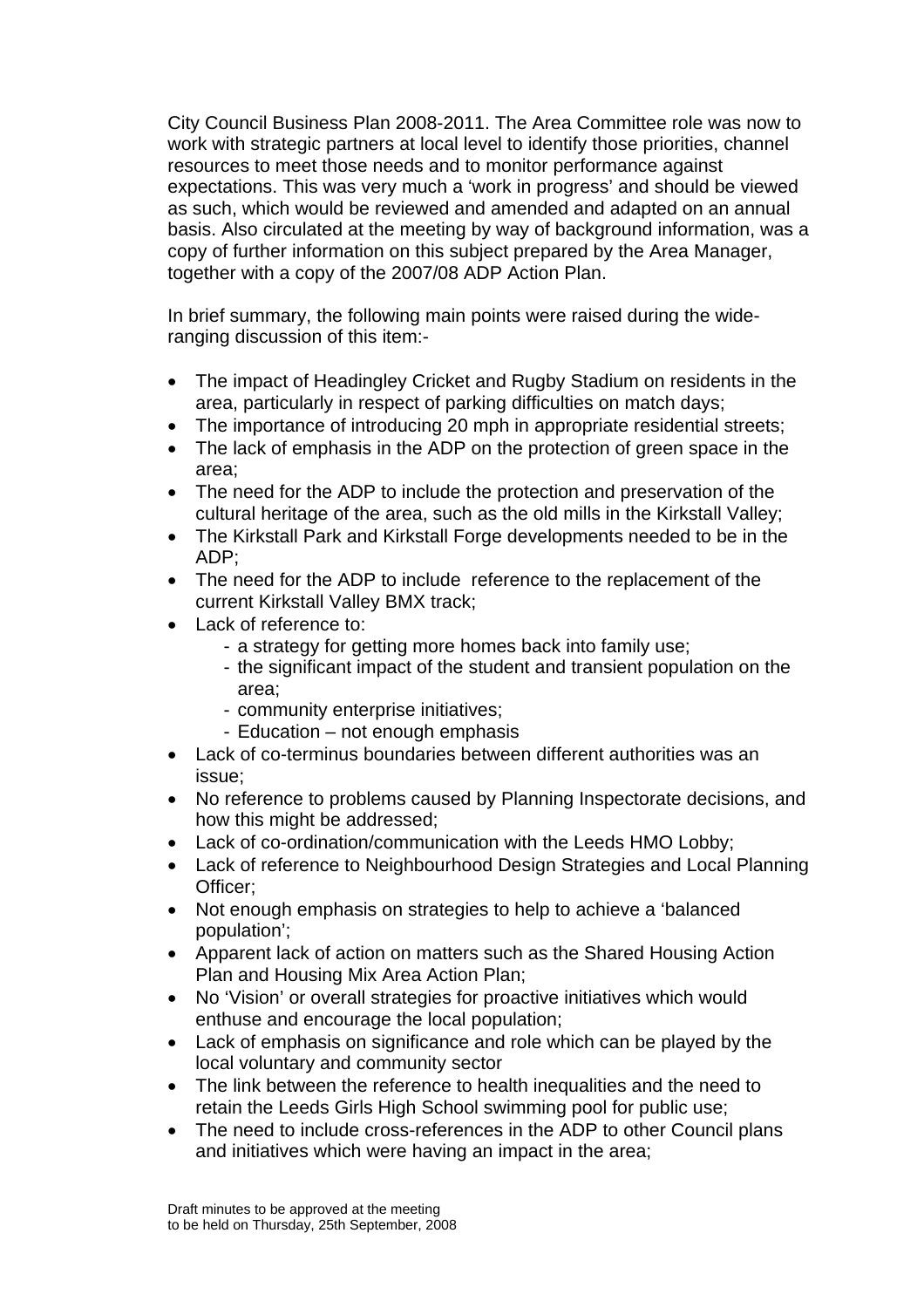- The need to prioritise in terms of short, medium and long term gains which can be achieved;
- The importance of grass-root partnerships as well as strategic ones;
- The argument for less centralisation of services and more empowerment for local people;
- The need to tackle worklessness in the area:
- Lack of reference to the needs and the role which can be played by people with disabilities;
- Working with local youth workers to tackle issues such as childhood obesity;
- The fact that neighbourhoods were now being targeted, not just Wards, which was a step in the right direction;
- The lack of reference to 'Park and Ride':
- The Area Committee's relationship with the ALMOs and the need for policies/strategies to tackle housing need in the area.

The Chair proposed that the draft ADP, together with the extensive comments made at tonight's meeting, be referred to the Member Working Group for further consideration and possible alteration, following which it would be recirculated to Area Committee Members and local community groups prior to submission to the Executive Board. In the meantime, if anyone had any further thoughts or comments, these should be forwarded as soon as possible to Sheila Fletcher in the Area Management Team.

## **RESOLVED -**

- a) That the contents of the report and appendices be noted.
- b) That subject to further consideration of the extensive comments made by Members and the public at this meeting, the draft Area Delivery Plan 2008-2011 be approved in principle;
- c) That the Member Working Group meet to consider further the Area Delivery Plan, and any alterations necessary as a result of tonight's meeting, following which a revised proposed final Area Delivery Plan be circulated to all Area Committee Members and local community groups prior to its submission to the Council's Executive Board in September/October 2008.

(NB: Councillors Ewens and Hamilton jointed the meeting at 7.08 pm during discussion of this item)

### **21 Future Plans for Partnership Working**

The Director of Environment and Neighbourhoods submitted a report regarding proposals for future partnership working arrangements in the area, following the City-wide demise of the District Partnerships arrangements. This involved proposals for themed public meetings immediately prior to Area Committee meetings, a review of the existing Ward Forums and Area Committee Sub-Groups, and the nomination of individual Area Committee Members as 'Champions' for particular partnerships.

# **RESOLVED -**

Draft minutes to be approved at the meeting to be held on Thursday, 25th September, 2008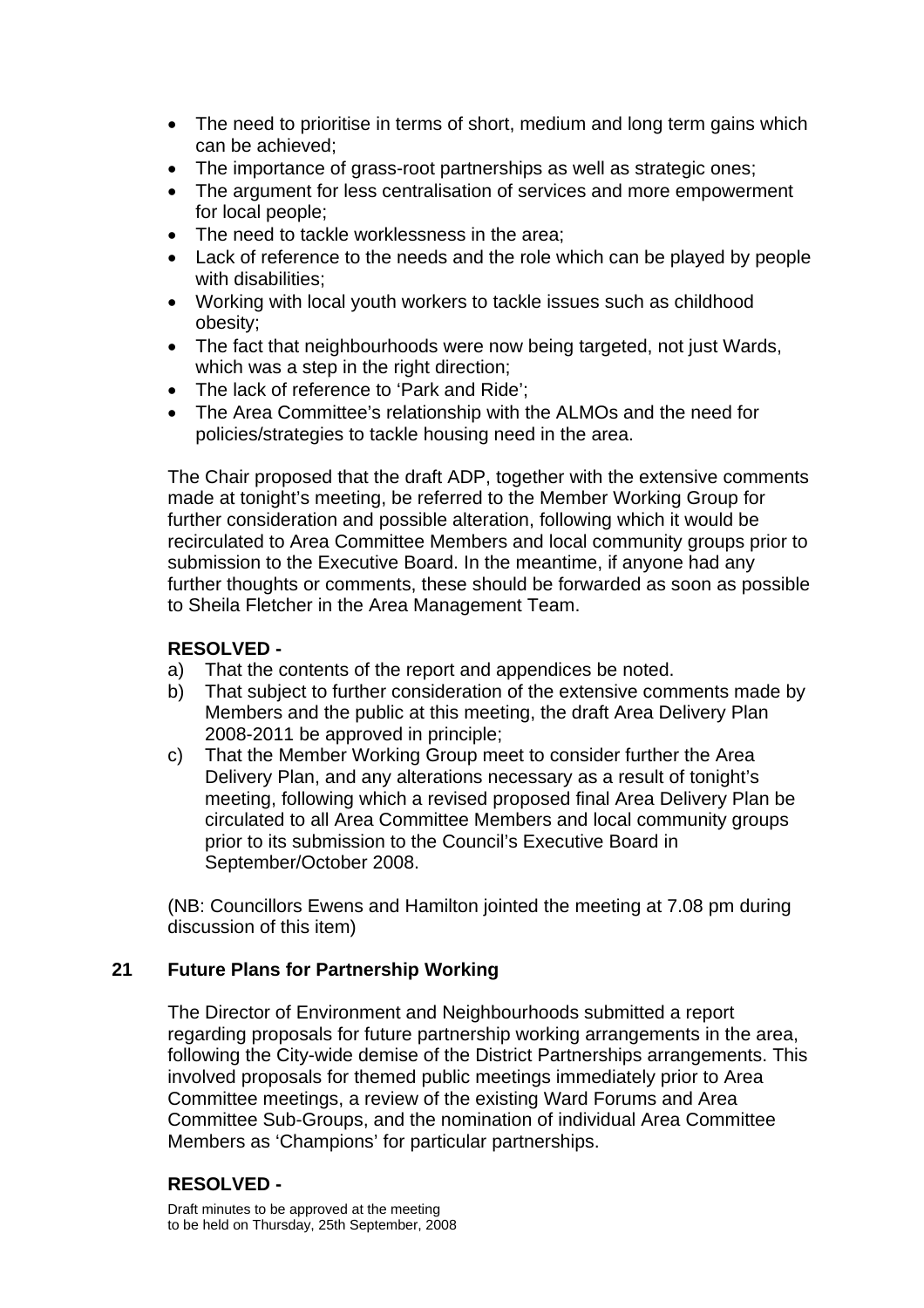- (a) That the contents of the report be noted.
- (b) That approval be given to endorsing the principle of utilising Area Committee meetings to improve partnership working so far as it relates to the Strategic Plan.
- (c) That the following Members be identified with an interest and the availability to act as champions for the specific themes dealt with by partnership groups and sub groups/ward forums:-

| <b>Councillor Ewens</b>    | - Children and Young People Partnership |
|----------------------------|-----------------------------------------|
| <b>Councillor Bentley</b>  | - Community Safety Partnership          |
| <b>Councillor Yeadon</b>   | - Economy and Skills Partnership        |
| <b>Councillor Chapman</b>  | - Health and Wellbeing Partnership      |
| <b>Councillor Matthews</b> | - Environment Partnership               |
| <b>Councillor Hamilton</b> | - Housing Partnership                   |

(d) That the following Ward Forums and Area Committee Sub-Groups continue, with the following Chairs:

| Hyde Park and Woodhouse Forum      | - Councillor Ewens    |
|------------------------------------|-----------------------|
| Kirkstall and Burley Forum         | - Councillor Yeadon   |
| <b>Headingley Forum</b>            | - Councillor Matthews |
| <b>Children and Young People</b>   | - Councillor Ewens    |
| <b>Streetscene and Environment</b> | - Councillor Monaghan |
| Graffiti                           | - Councillor Bentley  |
| <b>Community Safety</b>            | - Councillor Bentley  |
| <b>Shared Housing</b>              | - Councillor Hamilton |
| <b>Students and the Community</b>  | - Councillor Monaghan |
| Planning                           | - Vacant              |
| Transport                          | - Vacant              |

### **22 Freehold Disposal - Woodsley Road Multi-cultural Community Centre**

The Director of Neighbourhoods and Housing submitted a report regarding the proposed sale by the Council of the Woodsley Road Community Centre to its Management Committee. The report included an exempt appendix containing details of the financial aspects of the proposed transaction.

### **RESOLVED -**

- (a) That the contents of the report and appendices be noted.
- (b) That approval be given to the principle of the sale of the freehold of Woodsley Road Multi-cultural Community Centre subject to the terms negotiated by the Director of City Development, as now reported.
- (NB: 1 Councillor Hussain declared a personal and prejudicial interest in this item in his capacity as a member of the Woodsley Road Community Centre Management Committee, and left the meeting, taking no part in the discussion or voting thereon.